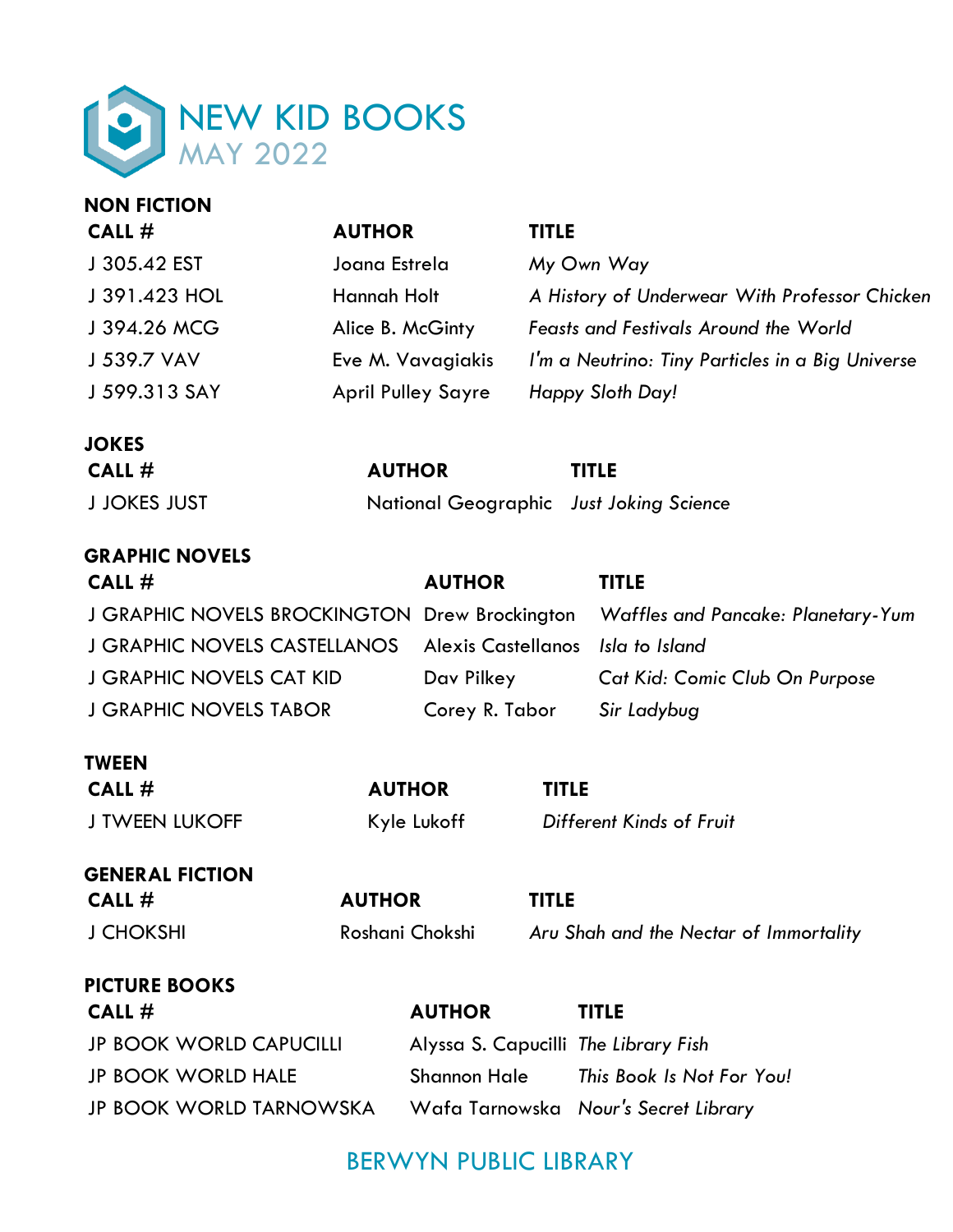

JP BOOK WORLD THOMPKINS J. Thompkins *Abdul's Story*  JP EXPRESS YOURSELF BARNETT Mac Barnett *John's Turn*  JP EXPRESS YOURSELF DAPIER Jarrett Dapier *Jazz For Lunch*  JP EXPRESS YOURSELF DOYON Samara C. Doyon *Magic Like That*  JP EXPRESS YOURSELF WILSON Ciara Wilson *Why Not You?*  JP FAMILY MATTERS ELLIS Sarah Kate Ellis *All Moms* JP FAMILY MATTERS KARLSSON Adria Karlsson *My Sister, Daisy*  JP FOLK & FAIRY TALES GAULD Heena Baek *Moon Pops*  JP FRIENDSHIP DIGGS Taye Diggs *My Friend!*  JP FRIENDSHIP VO Young Vo *Gibberish*  JP GRAPHIC NOVELS CASSIDY Sara Cassidy *Kunoichi Bunny*  JP GREEN READS BROWN Meredith C. Brown *Milk and Juice*  JP GREEN READS PAUL Bapthiste Paul *Climb On!* JP I'M GROWING UP MAGRUDER Nilah Magruder *Wutaryoo* JP MAKE BELIEVE LLOYD-JONES Sally Lloyd-Jones *Tiny Cedric* 

JP CONCEPTS KHAN Hena Khan *One Sun and Countless Stars* JP FAMILY MATTERS LACOUR Nina Lacour *Mama and Mommy and Me in the Middle*  JP FAMILY MATTERS LAROCCA Rajani LaRocca *I'll Go and Come Back*  JP FAMILY MATTERS SMITH Maudie Smith *My Must-Have Mom*  JP FOLK & FAIRY TALES BAEK Tom Gauld *The LIttle Wooden Robot & the Log Princess*  JP FRIENDSHIP LIU Dane Liu *Friends Are Friends, Forever*  JP GRAPHIC NOVELS KURILLA Renee Kurilla *The Flower Garden* JP GREEN READS CURRAN Lucy Curran *E Is For Environment*  JP GREEN READS KELLEY Tera Kelley *Listen to the Language of the Trees*  JP GREEN READS ZIEFERT Harriet Ziefert *Be Thankful For Trees*  JP I'M GROWING UP MEYERS Seth Myers *I'm Not Scared, You're Scared!*  JP I'M GROWING UP O'CONNOR Jane O'Connor *Good Job, George!*  JP MAKE BELIEVE EWING Clothilde Ewing *Stella Keeps the Sun Up* JP PEOPLE & PLACES MARWAN Zahra Marwan *Where the Butterflies Fill the Sky* 

### BERWYN PUBLIC LIBRARY